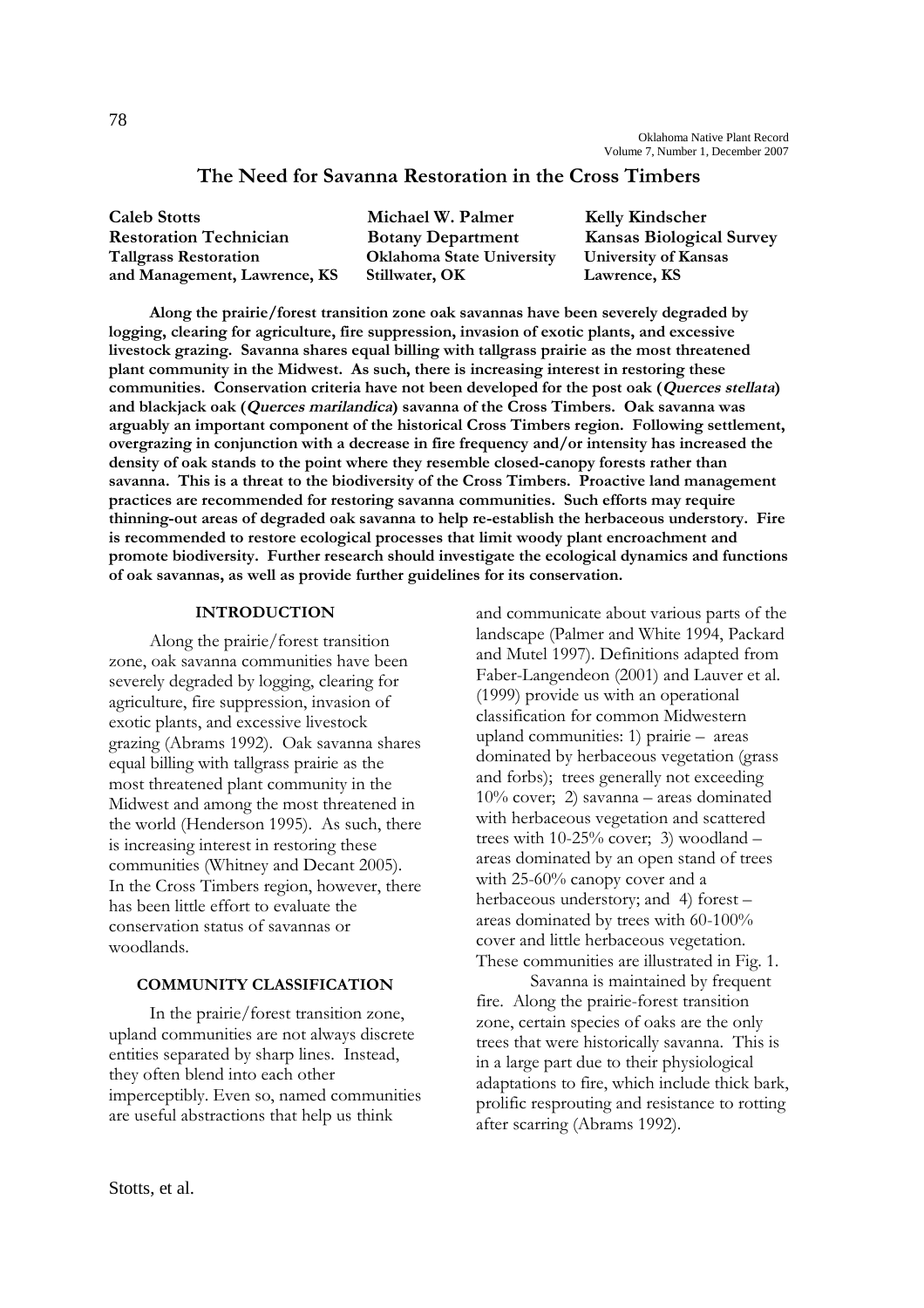Just what the understory and ground layer vegetation of oak savanna was like historically is largely unknown (Henderson 1995). While no plant species is known to be endemic to oak savanna (Nuzzo 1985), there are species that are considered savanna specialists in the Midwest (Packard 1988). Historically, the savanna community was probably a slowly shifting mosaic of plant species associations that had varying degrees of shade and sun tolerance (Henderson 1995).

# **CROSS TIMBERS SAVANNAS**

The Cross Timbers region is located in portions of Oklahoma, Texas, Kansas, and Arkansas (Fig. 2). It is characterized by a mosaic of upland communities including prairie, savanna, woodland and forest (Fig. 3). Post oak (*Quercus stellata)* and blackjack oak (*Quercus marilandica)* are the dominant tree species throughout in the wooded systems.

Kuchler (1964) defined the potential natural vegetation of the Cross Timbers as savanna-like, characterized by tallgrass prairie with low broadleaf deciduous trees scattered singly or in groves of varying size. These groves often occur with an open canopy cover and grassy understory (Kuchler 1974). The herbaceous understory of Cross Timbers savanna is similar in composition to the surrounding prairie (Dyksterhuis 1948; Kuchler 1964, 1974, Palmer unpublished data).

Savanna also occurs in the Cross Timbers region as a gradual transition between closed-canopy forests and grasslands, with a margin of isolated trees (Dyksterhuis 1957, Penfound 1962). This sort of edge can be tens of meters wide. Classifying some Cross Timbers sites as savanna can be problematic due to the tendency of post oak and blackjack oak to root sprout and produce groupings of trees with interlocking crowns (Hoagland et al. 1999).

In the Cross Timbers region, woodlands have a similar species composition as savanna (Palmer, unpublished data). As such, we recognize that many properties of savanna are likely to be shared with woodlands, and we treat the two as largely synonymous in this paper.

### **RESTORATION OF MIDWEST OAK SAVANNAS**

Nuzzo (1985) estimated that oak savannas in eight states in the Midwest probably covered 11 to 13 million hectares at the time of settlement and have been reduced in extent by 99.98%. Packard (1988) found that several plants that were historically associated with savanna communities are now uncommon. Populations of these 'savanna specialists' have been successfully established through restoration efforts.

Largely because of these findings, the conservation value of savanna communities has been recognized and restoration efforts are increasing. The ultimate goal is to help replace the loss of habitat that is leading to the gradual disappearance of plant and animal species (Packard 1988).

#### **MIDWEST OAK SAVANNA VS. CROSS TIMBERS SAVANNA**

The Cross Timbers and certain areas of the Midwest occupy a transition zone between the Great Plains and the Eastern Deciduous forest. Despite this, the savannas of the Cross Timbers are considered distinct from Midwest Oak savannas to their north. (McPherson 1997). The Midwest is characterized by its former glaciation, relatively mesic soils and northern plant affinities, while the Cross Timbers region is characterized by its largely sandy soils, generally rough topography and southern plant affinities. Furthermore, the Cross Timbers has not experienced the extent of sod-busting that the Midwest has, and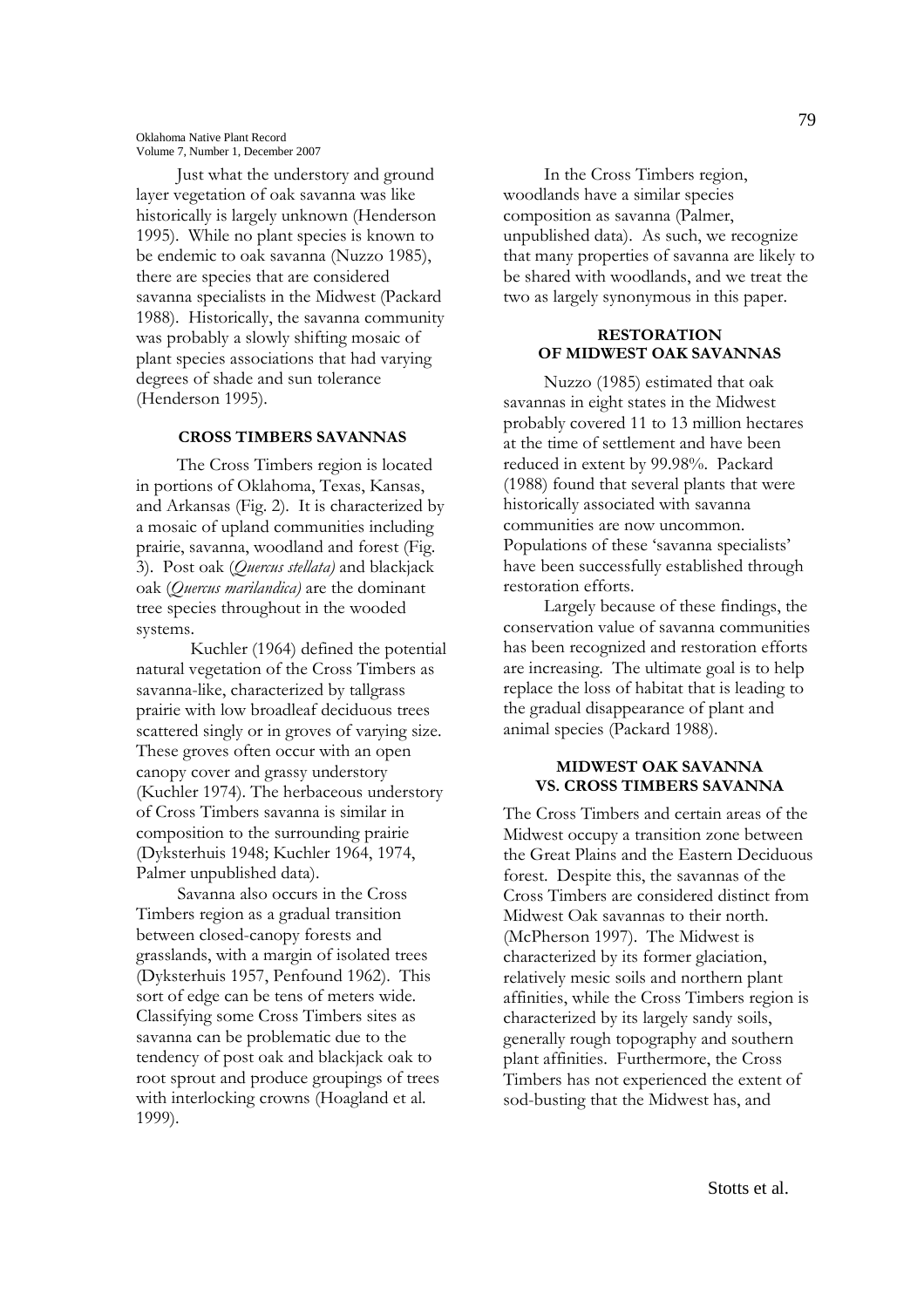includes substantial areas of native tallgrass prairie and old-growth forest.

Despite these distinctions, there is very little difference in ecosystem classification. Küchler (1964) described regions of oak savanna in the Midwest as being nearly identical to that of the Cross Timbers in vegetation type; characterized by tallgrass prairie with broadleaf deciduous trees scattered singly or in groves.

# **HISTORICAL AND CURRENT EXTENT OF CROSS TIMBERS SAVANNA**

The extent to which we can understand the structure of pre-settlement vegetation is limited. Despite this, analysis of historical accounts, early photographs, early land surveys, and existing vegetation have provided much insight into historical vegetation. Numerous authors have described historical vegetation communities throughout the Cross Timbers region as savanna-like (Bruner 1931, Dyksterhuis 1957, 1948, Lathrop 1958, Rice and Penfound 1959, Penfound 1962, Kuchler 1974, 1964, Johnson and Risser 1975, Smiens and Diamond 1986, Hoagland et al. 1999, Francaviglia 2000). This is not to conclude that savanna was the dominant vegetation type in the Cross Timbers. It does indicate, however, that savanna was a well-represented component within a mosaic of prairie and forest during the time of settlement.

Many authors conclude that, during post-settlement, overgrazing in conjunction with a decrease in fire frequency and / or intensity has increased the density of oak stands to the point where they resemble closed-canopy forests rather than savanna (Dyksterhuis 1948, 1957, Lathrop 1958, Rice and Penfound 1959, Penfound 1962, Bell and Hulbert 1974, Johnson and Risser 1975, Smiens and Diamond 1986, Abrams 1992, Hoagland et al. 1999). This conversion has been at the expense of the

herbaceous understory and the associated biodiversity.

Unlike the Midwest Oak savannas, there are no reliable estimates as to how much Cross Timbers savanna actually existed at the time of settlement or how much has been lost since settlement. Despite this, these studies indicate that savannas were important aspects of the historical Cross Timbers region and now represent only a remnant of a vast vegetation type.

# **BIODIVERSITY AND NATURAL HERITAGE**

The mosaic of communities in the Cross Timbers provide for a wide variety of habitat for plants and animals (Costello 1969, Oklahoma Biodiversity Plan 1993), and savannas contribute to this habitat diversity (Fig. 4). Savannas may produce an edge effect, where interfaces between community types support species from both communities, resulting in elevated species composition. As in the Midwest, there may be savanna specialists in the Cross Timbers, species that prefer the distinct habitat offered by an open stand of trees. Cross Timbers savanna should be valued in regards to their conservation status for their contribution to the natural heritage of the United States. This is especially true for post oak trees that have reached the age of 200+ years (Fig. 5).

According to the Oklahoma Biodiversity Plan (1993), foremost among the threats to plant diversity in Oklahoma is a dramatic change in the fire regime from what occurred historically. As the result of an altered fire regime, the encroachment of woody species into savannas is indeed a threat to the diversity of the Cross Timbers (Rice and Penfound 1959, Johnson and Risser 1975, Johnson 1986, Archer 1995, Hoagland et al. 1999).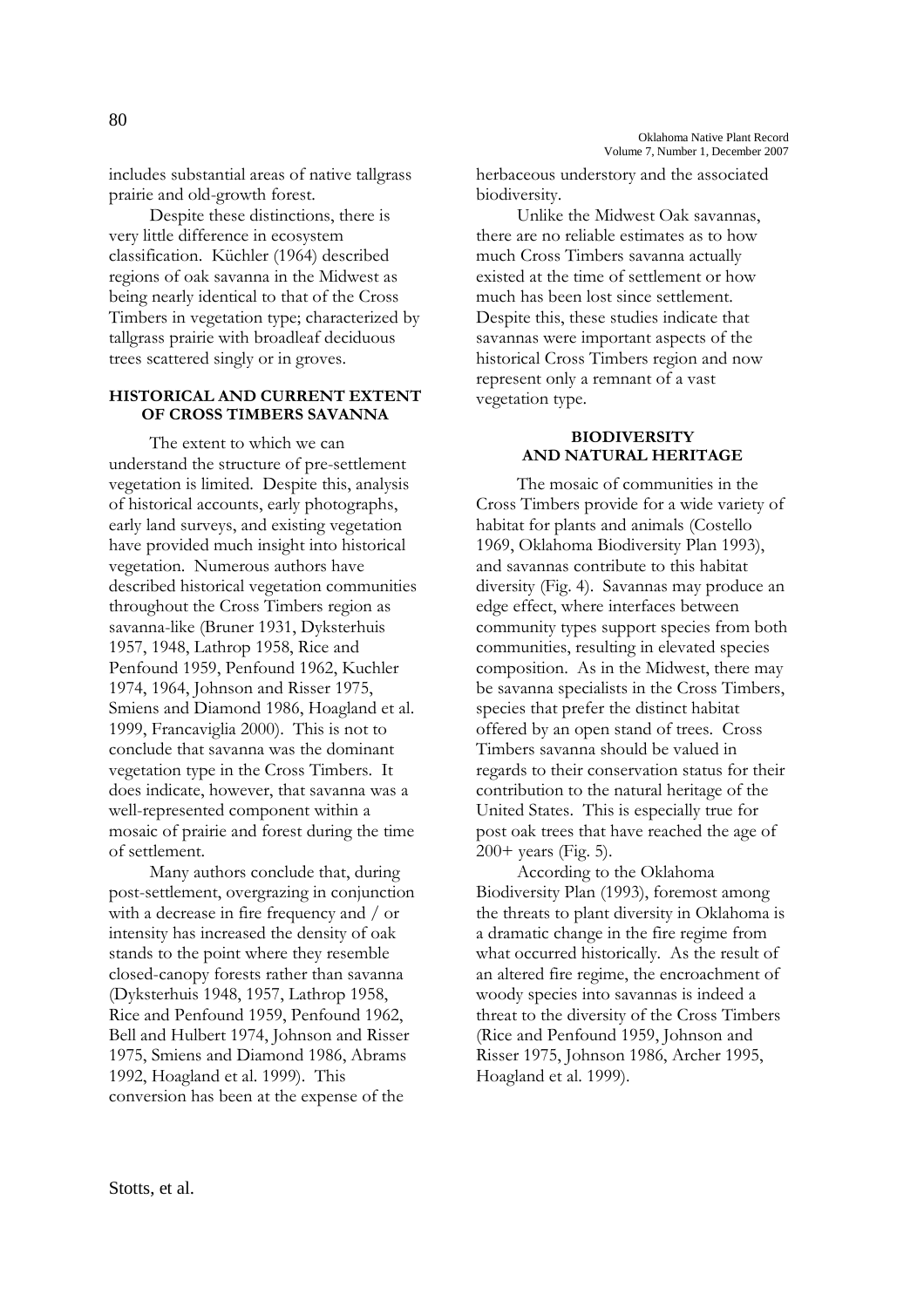

**Figure 1** Schematic diagram showing the changes in structure along a gradient from prairie to forest. This structural gradient is often reflective of a fire frequency gradient, with prairies maintained by more frequent fires (Faber-Langendeon 2001).



**Figure 2** Location of the Cross Timbers region. (Adapted from Küchler 1964).



**Figure 3** A Cross Timbers mosaic of prairie, savanna and forest communities.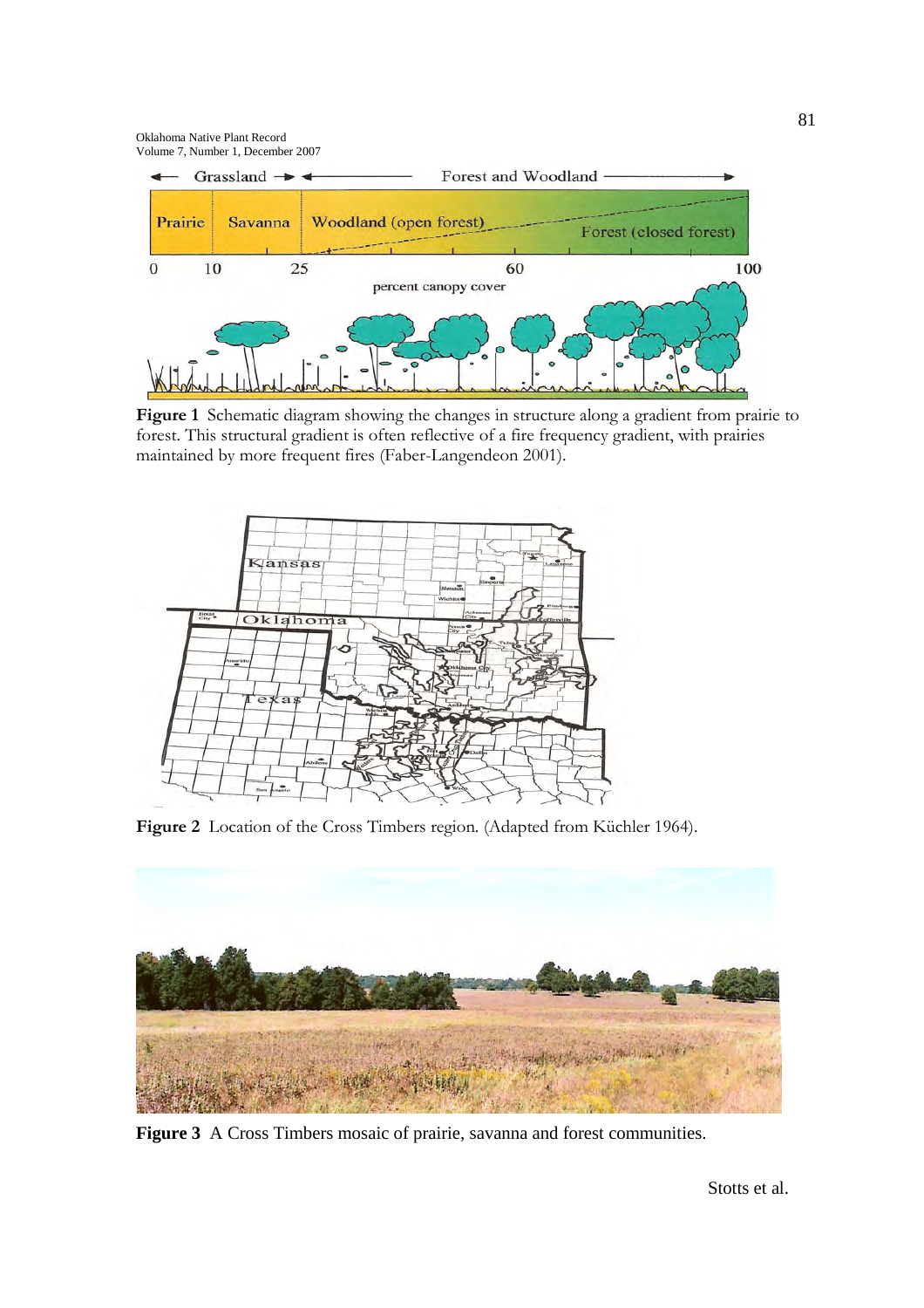

**Figure 4** A Blackjack oak savanna. These scattered trees provide for habitat diversity.



**Figure 5** This old-growth post oak tree has low, horizontal branches. This type of architecture may be indicative of its having grown in an open-canopy environment.

Stotts, et al.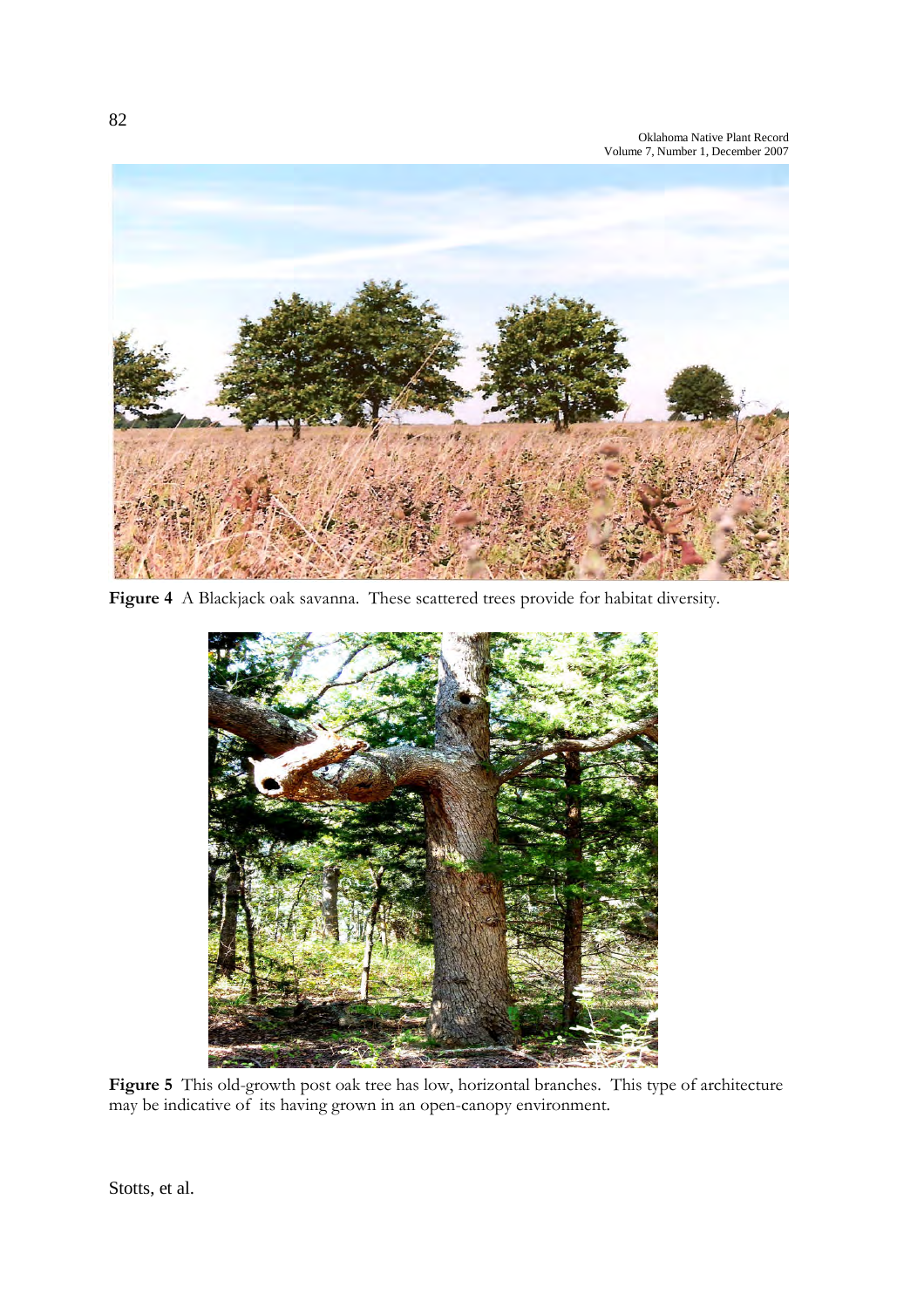### **RESTORATION RECOMMENDATIONS**

Restoration is the work of enhancing ecological quality. High quality communities have most natural processes intact and are rich in conservative plant species; those that are restricted to intact, natural remnants. Disrupted or degraded systems (those that have been plowed, overgrazed, protected from fire, etc.) lose those conservative species. The principal challenge in remnant restoration is to reinstate or speed up the processes that allow these remnantdependent species of plants and animals to regain their important roles in the system (Packard and Ross 1997).

Several authors have commented on the need for proactive land management to combat woody encroachment in the Cross Timbers (Dyksterhuis 1948, Smiens and Diamond 1986, Engle et al. 1996, 2006, Francaviglia 2000). Proactive land management practices are indeed recommended for restoring savanna.

In degraded savannas, a combination of treatments is recommended for restoring an open-stand of trees with a grassy understory. Mechanical removal of trees with tree-clipping devices and/or chainsaws may be used to thin dense stands. For areas thick with shrubs, mowing treatments may be used. Fire should be used as a process to re-establish native grasses and forbs, with a long-term goal of promoting plant diversity and limiting woody encroachment.

There are many acres of private land in the Cross Timbers with degraded oak savanna. A major obstacle to restoring natural diversity on private lands has been the lack of economic incentive. Savanna restorations, however, may provide increased forage and combat further loss of forage due to woody encroachment. Light to moderate grazing can be compatible with maintaining the plant structure needed by many savanna species (Henderson 1995).

In addition to providing optimum habitat for many plant and wildlife species, oak savanna was probably the optimum habitat for many game species (e.g., bobwhite quail, turkey, deer, and rabbits) (Henderson 1995). Thus, management for oak savanna is compatible with traditional wildlife management and hunter interests.

The ultimate goal should be to help restore habitats, the loss of which, has lead to the gradual disappearance of plant and animal species (Packard 1988). For example, the black-capped vireo is a native to the Cross Timbers region. This federally endangered species prefers to nest in open savanna vegetation, and the decrease in open savanna vegetation has had negative impacts on the population (Hoagland et al. 1999). This is a prime example of how savanna restoration efforts could increase biodiversity by providing habitat for a target species.

Currently, savannas are not well represented throughout the Cross Timbers. Much of the Cross Timbers vegetation is now characterized by a mosaic of prairie and closed canopy forest. By restoring savanna communities, the structural diversity of the landscape is increased. These efforts will likely lead to higher compositional and functional diversity.

Mendelson et al. (1992), however, criticize what they believe is a rush to create savannas on forested sites that never supported savannas. Most crucially for the Cross Timbers, there are old-growth forests in the region that have never been savannalike. Such forests are clearly not a target for savanna restoration.

Careful research should be used to plan and implement any particular savanna restoration project (see Packard and Mutel 1997). Managers need to understand the characteristics of the site and the potential impacts of restoration techniques. Analysis of the site's existing plant communities and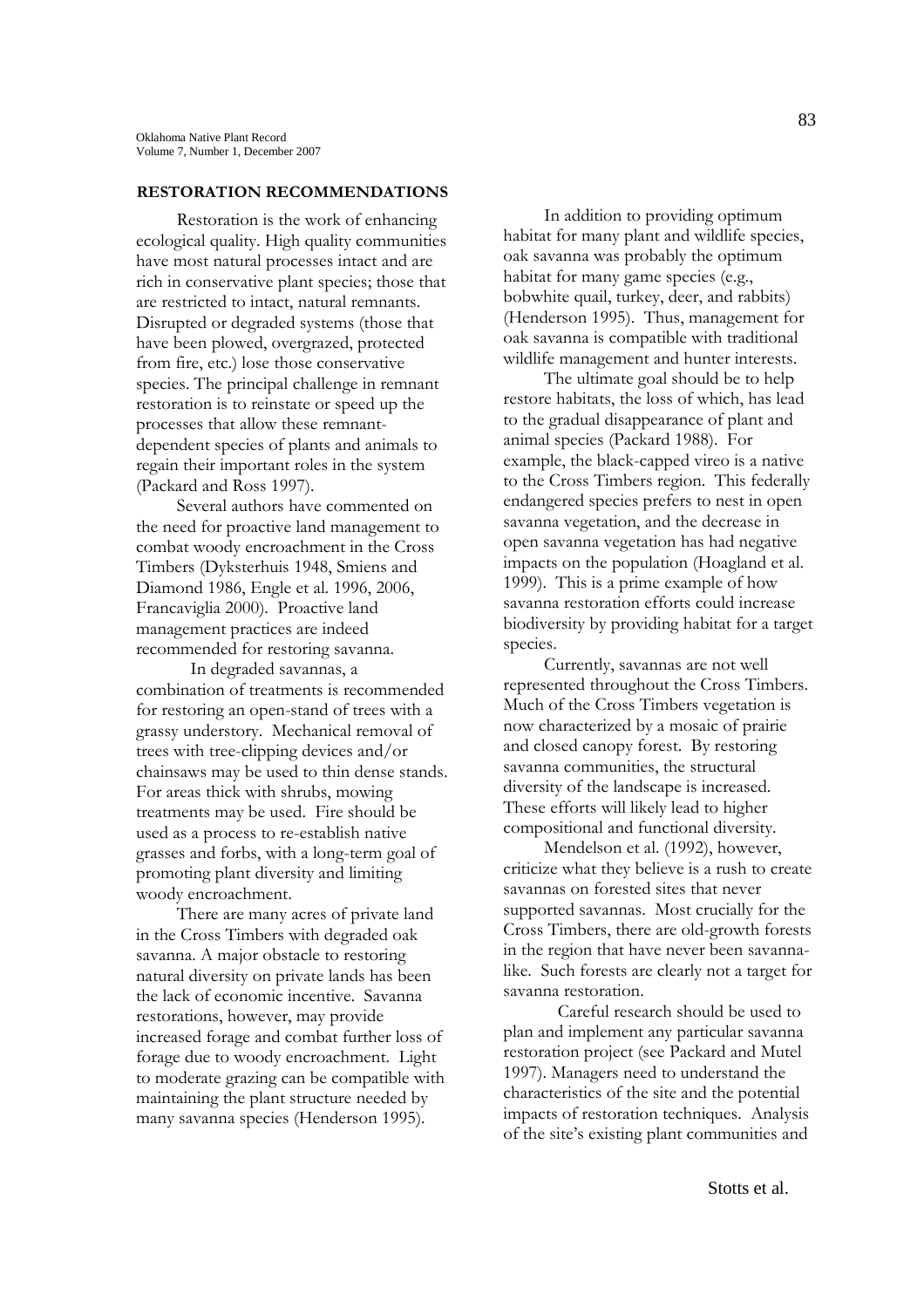rare plant or animal populations is crucial. Inference of pre-settlement vegetation through analysis of Government Land Office (GLO) surveys, soils, and topography should help guide the process.

## **ENVIRONMENTAL FACTORS INFLUENCING CROSS TIMBERS SAVANNAS**

Savanna represents one component of a complex and dynamic ecosystem. Within the Cross Timbers, there are several interacting environmental factors influencing vegetation for a given area. These include 1) climate; 2) soil; 3) topography; 4) grazing; and 5) fire. Understanding how all of these factors influence the relative abundance of woody and herbaceous plants is fundamental to managing for and restoring native savanna communities (McPherson 1997).

# **Climate**

The Cross Timbers is home to a dynamic climate that is capable of supporting grassland or forest. There have been long-term 'dry' and 'moist' events, punctuated with shorter-term cyclic variations in climatic conditions (Dean et al.1984). The climate of the Cross Timbers has varied substantially even over the last few centuries, where changes in rainfall patterns have caused east-west shifts in the ecotone (Shaw and Lee 1995). Interannual and decadal variability in precipitation and temperature have been naturally high at both local and regional scales (McPherson 1997).

As precipitation regimes shifted, so did community composition and structure (Wright 1963). Extreme climatic events may be more important than shifts in means (Katz and Brown 1992) for changes in Cross Timbers savannas. "Pulses" of tree recruitment may occur during relatively brief periods of high soil moisture (McPherson 1997). Wet fuels decrease the likelihood of fire and allow for trees to take

advantage of the higher soil moisture. Subsequent growth of woody plants, may transform prairie into savanna or savanna into forest (Jameson 1987). On the other hand, the fine fuels which accumulate during these periods of high precipitation may also dispose the system to intense fire and thereby limit tree recruitment (Scholes and Archer 1997).

Significant destruction of Cross Timbers trees during long periods of drought have been documented (Rice and Penfound 1959). While grasses are also damaged by drought, they may rapidly reestablish areas due to their propagation by rhizomes once there is sufficient soil moisture (Weaver 1968). Major droughts in the Cross Timbers region occur at unpredictable intervals. Such droughts may increase the chance of fire due to dry fuels (Axelrod 1985), however, it may decrease fire intensity due to decreased fuel production (Skarpe 1992).

Due to the effects of a variable precipitation and fire regime, Cross Timbers savannas have possibly experienced a high degree of shifting on the landscape, as well as conversions to full prairie or forest. Present vegetation may represent one phase of a continually changing assembly of communities (Wethington 1994). This information is important for predicting how a natural savanna community might respond to changes in climate.

## **Soils**

The very existence of Cross Timbers trees is largely traceable to certain geologic units from which the sandy soils are derived (Dyksterhuis 1948). These alternating materials have formed different soil associations that are characterized by coarse-textured sandy loam soils and by fine-textured clay loam soils. These are generally associated with savanna or forest, and grassland respectively (Dyksterhuis 1948, Smeins and Diamond 1986).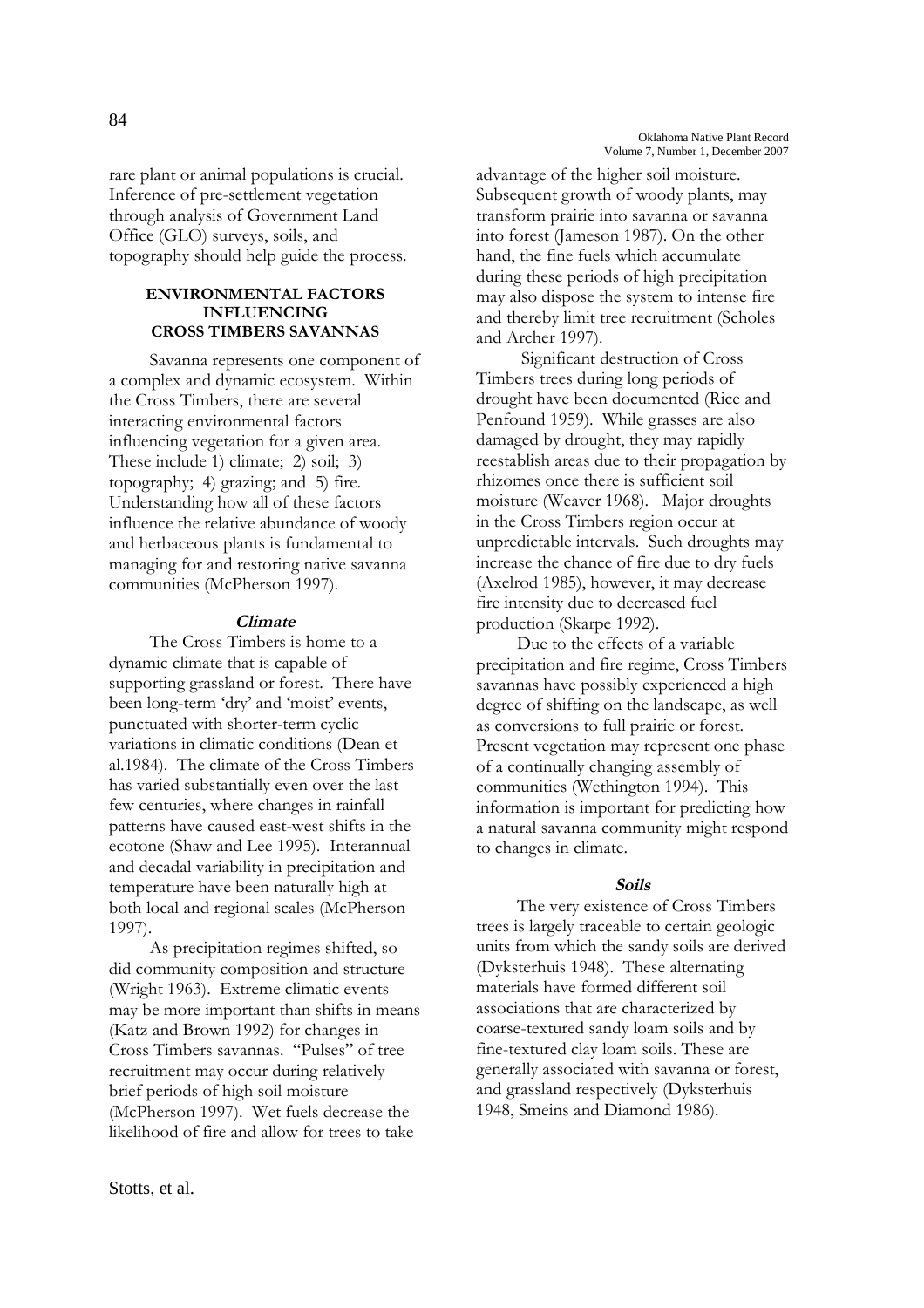Studies in the Cross Timbers have indicated that soil moisture availability is the primary factor controlling species composition (Clark 2003, Johnson and Risser 1972, Rice and Penfound 1959). The higher moisture-retaining capacity of coarsetextured soils is largely responsible for supporting the higher water demands of trees where rainfall is marginal for tree survival (Bell and Hulbert 1974). Finetextured soils may reduce water availability to woody plants below thresholds necessary for survival in the dry summers (McAuliffe 1994).

The USDA (2007) characterizes certain soil types in the Cross Timbers as 'savanna' range site. These are the most likely locations in which to restore a degraded savanna.

## **Topography**

Topography influences the 'fire probability pattern' (Grimm (1984) that results from frequent fires superimposed on landscape features that include fire-prone topographic regions as well as natural fire barriers. Frequency of fires for a prairieforest ecotone in pre-settlement times was largely determined by topographic relief and the distribution of firebreaks, such as waterways (Anderson 1990).

Because fire frequency was determined by the roughness of landscape features, the density of trees on a landscape can often be viewed as a function of surface roughness (Anderson 1990). Old-growth forest in the Cross Timbers is highly related to steep and rocky slopes (Therrell and Stahle 1998). Much of the Cross Timbers forest prior to settlement was likely associated with a fire-protected landscape. As previously mentioned, old growth forests are not the place for savanna restoration.

## **Grazing**

Native herbivores influenced the proportion of woody and herbaceous plants by disproportionately consuming or

damaging more of one vegetation type than the other (McPherson 1997). As such, herbivores may interact with competition patterns between woody and herbaceous vegetation as well as with fire regimes, and may thus be involved in large-scale physiognomic dynamics of savannas (Skarpe 1991).

Ungulates like bison, elk, deer and pronghorn antelope, among other herbivores were all present on the historical prairie/forest transition. Of these, bison may have had the greatest impact on woody plant establishment in terms of their huge numbers and their alteration of fire intensity (Shaw and Lee 1995).

High grass biomass can affect tree biomass by fueling fires. Bison grazing could have reduced the fuel load and reduced fire frequency, intensity, or continuity of spread (Baisan and Swetham 1990). However, bison herds are believed to have existed in low numbers in the Cross Timbers (Shaw and Lee 1995).

The effects of overgrazing cattle likely differed drastically from historical bison grazing in the Cross Timbers. In the absence of heavy cattle grazing, a considerable quantity of litter was produced between established trees. When fires started with these heavy fuel loadings, small trees and saplings were knocked back. The result was an open stand of timber (Penfound 1962). In managing for savanna communities, overgrazing should not be allowed to reduce the fuel loading to the point where fire cannot suppress woody plants.

## **Fire**

Fire has influenced plant communities for millions of years. Fires are thought to be important for the origin and maintenance of grassland, savanna, and woodland community physiognomies by limiting woody plant establishment (Anderson 1990, Sullivan 1995, Dorney and Dorney 1989). Native Americans have been in the Southern Plains for more than 10,000 years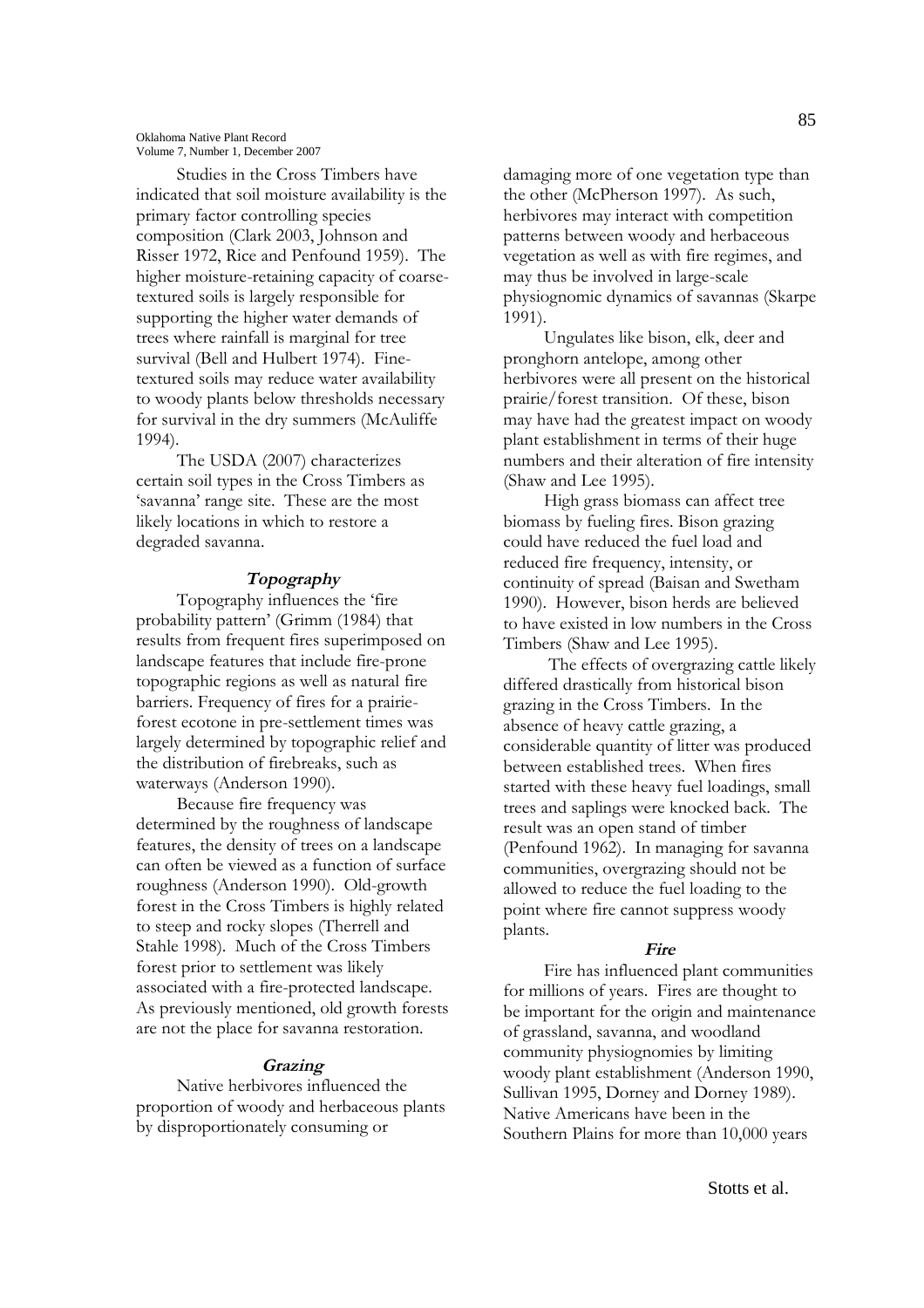Stotts, et al.

(Kay 1998), during which they set frequent fire to the tallgrass prairie landscape (Shaw and Lee 1995, Moore 1995).

Fire may promote grasses or woody plants in Cross Timbers savannas, as both vegetation types are well-adapted to fire. Fire frequency, fire intensity, and fire season interact to shape the response of vegetation to fire (Wright and Bailey 1982, Engle et al. 1996). A given fire may favor either grasses or trees depending on the nature of these interactions.

The frequency of fire plays a critical role. In savanna ecosystems, a decrease in fire frequency leads to woody encroachment, while more frequent fires may favor a relatively stable community (Scholes and Archer 1997). Frequent fires, however, do little to suppress woody plant development if they are of low intensity (Briggs et al. 2005).

Fire intensity varies as a function of weather, stage of plant development, fuel load, topography, soil type, and previous management (Bidwell et al. 2004). Generally, a well managed rangeland with plenty of fine fuels will produce a high intensity fire that may effectively control woody plant establishment. This underscores the importance of the current vegetation in not only shaping the fire environment, but also in the response of vegetation to a given fire (Engle et al. 1996).

The season of a fire is very important for the relative effect on grasses and woody plants. The way species respond to a fire depends heavily on the timing of the fire relative to their phenological development. In general, plants that are actively growing, flowering, or setting seed at the time of the fire, tend to decline over time (Davidson and Kindscher 1999). Burning at different times of the year is recommended to inhibit certain species from dominating the community and to promote biodiversity. To control woody plants, burning following bud break and full leaf-out is the most effective time (Bidwell et al. 2004).

Once a savanna is re-established, carefully prescribed burns can maintain open stands of Cross Timbers oaks for long periods of time (Engle et al. 2006). Used wisely, prescribed fire can enhance biodiversity, combat tree encroachment, reduce danger of catastrophic wildfires, and improve range conditions for livestock.

#### **RESEARCH NEEDS**

The current extent of high-quality savanna stands should be assessed throughout the Cross Timbers. Judgments must be made as to the degree to which stands of vegetation appear to be functioning under natural ecological processes. Plant identification in highquality stands of oak savanna should be used to provide information on flora composition, richness and physiognomy. Lists of fauna that utilize and prefer these communities should be compiled. This information can be used to assess the integrity and functions of savanna communities, to analyze their contribution to the biodiversity of the Cross Timbers, and as reference information for restoration efforts.

While numerous studies indicate that savannas were important components of the historic Cross Timbers, their actual extent is uncertain. Assessing the actual past extent of savanna remains a top research priority. If savanna historically dominated the Cross Timbers region and are now very poorly represented, their conservation would be a very high priority. If savannas were originally rare and transient, they would deserve less attention than if they are the last remnant of a vast vegetation type. Unfortunately, tools for assessing past extent of savanna vegetation are limited.

GLO surveys are perhaps the best available tool. Early land survey records have contributed significantly to our understanding of the structure of North America's pre-settlement ecosystems. By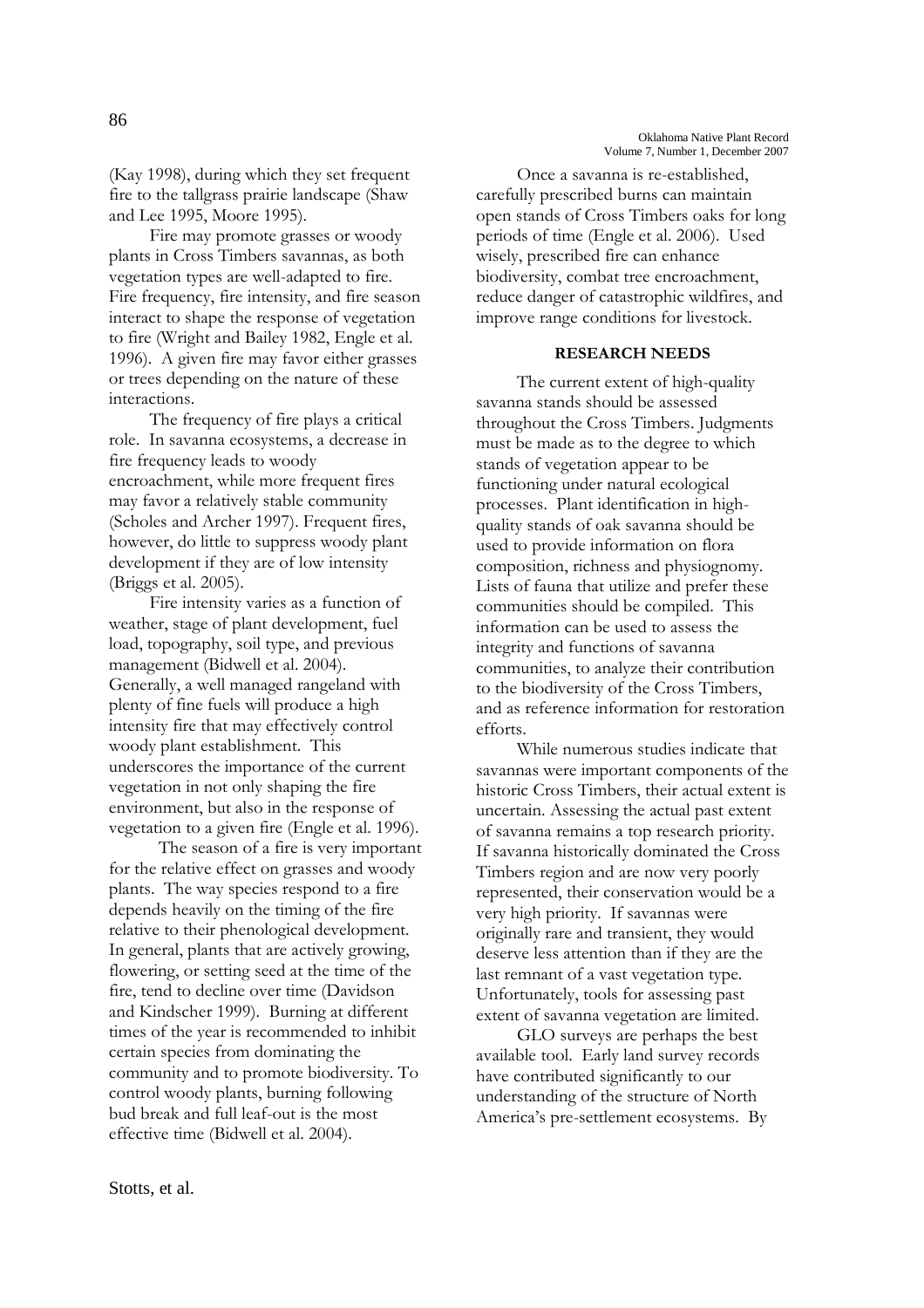way of summary, land surveys have been used to determine: 1) species compositions of pre-settlement savannas and woodlands; 2) landscape-level disturbance processes; 3) site-specific determinants; 4) species associations and community classification, and; 5) vegetation types for mapping purposes (Egan and Howell 2005).

This information has figured prominently in the restoration of a number of historic ecosystems (Egan and Howell 2005). Schroeder (1981), for instance, created a statewide map of GLO surveys from Missouri that described a mosaic of forest, woodland, savanna, and prairie landscapes. The map serves as a foundation for the Missouri Department of Natural Resources efforts to restore savanna ecosystems in that state's parks (McCarty 1998). This information is commonly used as a reference for restoration efforts, and numerous post oak savanna restorations have occurred with success in Missouri.

The plat maps used for mapping, however, were made up solely on the basis of data written in the early surveyor's notes, which have certain biases and limitations (King 1978). Furthermore, we should view this information as but one snapshot of past vegetation patterns that were constantly shifting with an ever-changing climate, Native American activities (Batek et al. 1999), and grazing patterns. Also, early settlers may have cut down trees before the survey was completed. As such, we are forced to consider just how representative they are as a true picture of the "presettlement" vegetation (Noss 1985).

The dynamics of savannas are not well known because landscape-level processes have been radically, and sometimes irreversibly altered by recent human activities. (Rebertus and Burns 1997) Further research should increase our understanding of the mechanisms of the Cross Timbers ecosystem. Elucidation of the interactions, dynamics and determinants, and identification of robust generalizations

that can be broadly applied to savanna ecosystems would benefit ecological theory, modeling and land management (House et al. 2003). Fundamental questions include: What controls the relative abundance of woody and herbaceous plants for a given set of conditions at given site? How do the vegetation types interact with each other? Is a given woody-herbaceous ratio dynamically stable and persistent under a particular set of conditions (House et al. 2003).

Finally, circumstances under which restoration techniques are effective or ineffective need to be identified. As such, restoration efforts should be monitored.

# **CONCLUSION**

Oak savannas throughout the Cross Timbers region have been degraded by woody encroachment. Savanna restoration efforts are recommended to combat this threat to biodiversity. The ultimate goal is to restore ecological processes and help replace lost habitat that is leading to the gradual disappearance of plant and animal species. There is, however, much that is unknown about the ecological dynamics and functions of savanna communities. It is hoped that with research and restoration of savanna communities, some answers will be provided.

# **ACKNOWLEDGMENTS**

The authors recognize the invaluable contributions of the following: The Stotts family, Jim Minnerath, Daniel Dyer, the USFWS Eastern Kansas District Fire Crew, and the Stotts.

#### **LITERATURE CITED**

- Abrams, M.D. 1992. Fire and the development of oak forests. BioScience 52: 346-353.
- Anderson, R.C. 1990. The historic role of fire in the North American grassland. In: Collins, S. L. and L.L. Wallace. Fire in North American tallgrass prairies.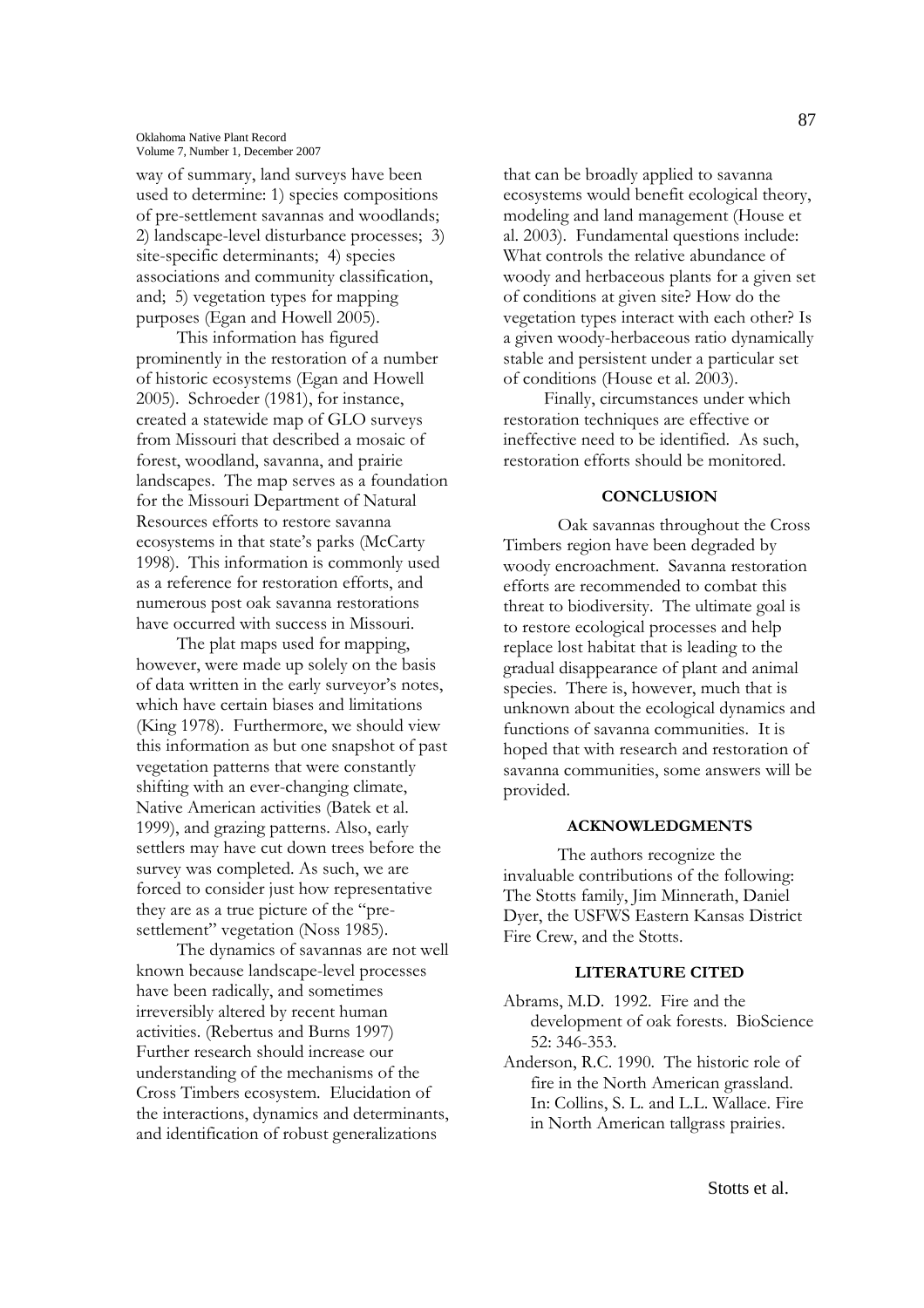Norman and London: University of Oklahoma Press. p 8-18.

Archer, S. 1995. Tree-grass dynamics in a *Prosopis-*thornscrub savanna parkland: reconstructing the past and predicting the future. Ecoscience 2: 83-99.

Axelrod, D.L. 1985. Rise of the grassland biome, Central North America. The Botanical Review 51: 163-201.

Batek, M.J. 1999. Reconstruction of early nineteenth-century vegetation and fire regimes in the Missouri Ozarks. Journal of Biogeography 26: 397-412.

Bell, E. and Hulbert, L. 1974. Effect of soil on occurrence of cross timbers and prairie in Southern Kansas. Transactions of the Kansas Academy of Science.

Baisan, C.H. and T.W. Swetnam. 1990. Fire history on a desert mountain range: Rincorn Mountain Wilderness, Arizona, USA. Canadian Journal of Forestry Restoration 20: 1559-1569.

Briggs, J.M., A.K. Knapp, J.M. Blair, J.L. Heisler, G.A. Hoch, M.S. Lett and J.K. McCarron. 2005. An ecosystem in transition: causes and consequences of the conversion of mesic grassland to shrubland. Bioscience 55: 243-254.

Bruner, W.E. 1931. The vegetation of Oklahoma. Ecological Monographs 1(2): 100-113.

Clark, S. L. 2003. Stand dynamics of an oldgrowth oak forest in the cross timbers of Oklahoma. [dissertation] Stillwater: Oklahoma State University. 193 pages.

Costello, D.F. 1969. The prairie world. University of Minnesota Press. Minneapolis, Minnesota. 244 pages.

Davison, C. and K. Kindscher. 1999. Tools for diversity: fire, grazing, and mowing on tallgrass prairies. Ecological Restoration 17: 136-143.

Dean, W.E., J.P. Bradburn, R.Y. Anderson, C.W. Barnosky. 1984. The variability of Holocene climate change: Evidence from varved lake sediments. Science 226: 1191- 1194.

Dorney, C.H. and J.R. Dorney. 1989. An unusual oak savanna in Northeastern Wisconsin: the effect of Indian-caused fire. American Midland Naturalist 122: 103-113. Dyksterhuis, E.J. 1948. The vegetation of the western cross timbers. Ecological Monographs 18: 325-376.

Dyksterhuis, E.J. 1957. The savannah concept and its use. Ecology 38: 435-442.

Egan, D. and E.A. Howell. 2005. The historical ecology handbook: A restorationist's guide to reference ecosystems. Society for Ecological Restoration International. Island Press. 457 pages.

Engle, D. M., T. N. Bodine and J. E. Stritzke (2006). Woody plant community in the cross timbers over two decades of brush treatments. Rangeland Ecology & Management 59(2): 153-162.

Engle, D.M., T.G. Bidwell and R.E. Masters. 1996. Restoring cross timbers ecosystems with fire. Transactions 61<sup>st</sup> North American Wildlife and Natural Resource Conference. p 190-199.

Faber-Langendeon, D. 2001. Plant communities of the Midwest: classification in an ecological context. Association for Biodiversity Information, Arlington, Virginia, 2001. 61 pages.

Francaviglia, R. V. 2000. The cast iron forest: A natural and cultural history of the North American cross timbers. Austin, University of Texas Press.

Grimm, E.C. 1984. Fire and other factors controlling the Big Woods vegetation of Minnesota in the mid-19<sup>th</sup> century. Ecological Monographs 54: 291-311.

Henderson, R. 1995. Oak savanna communities. In Wisconsin's biodiversity as a management issue: A report to Department of Natural Resources Managers. Madison: Wisconsin Department of Natural Resources. p 88-96.

Hoagland, B. W., I. Butler, F.L. Johnson and S. Glen. 1999. The cross timbers. In R. C. Anderson, J. Fralish and J. Baskin. The savanna, barren and rock outcrop communities of North America. New York: Cambridge University Press. p 231-244.

House, J. I., S. Archer, D. D. Breshears and R. J. Scholes (2003). Conundrums in mixed woody-herbaceous plant systems. Journal of Biogeography 30(11): 1763-1777.

Jameson, D.A. 1987. Climax or alternative steady states in woodland ecology. In Everett, R.L. (ed). Proceedings: Pinyon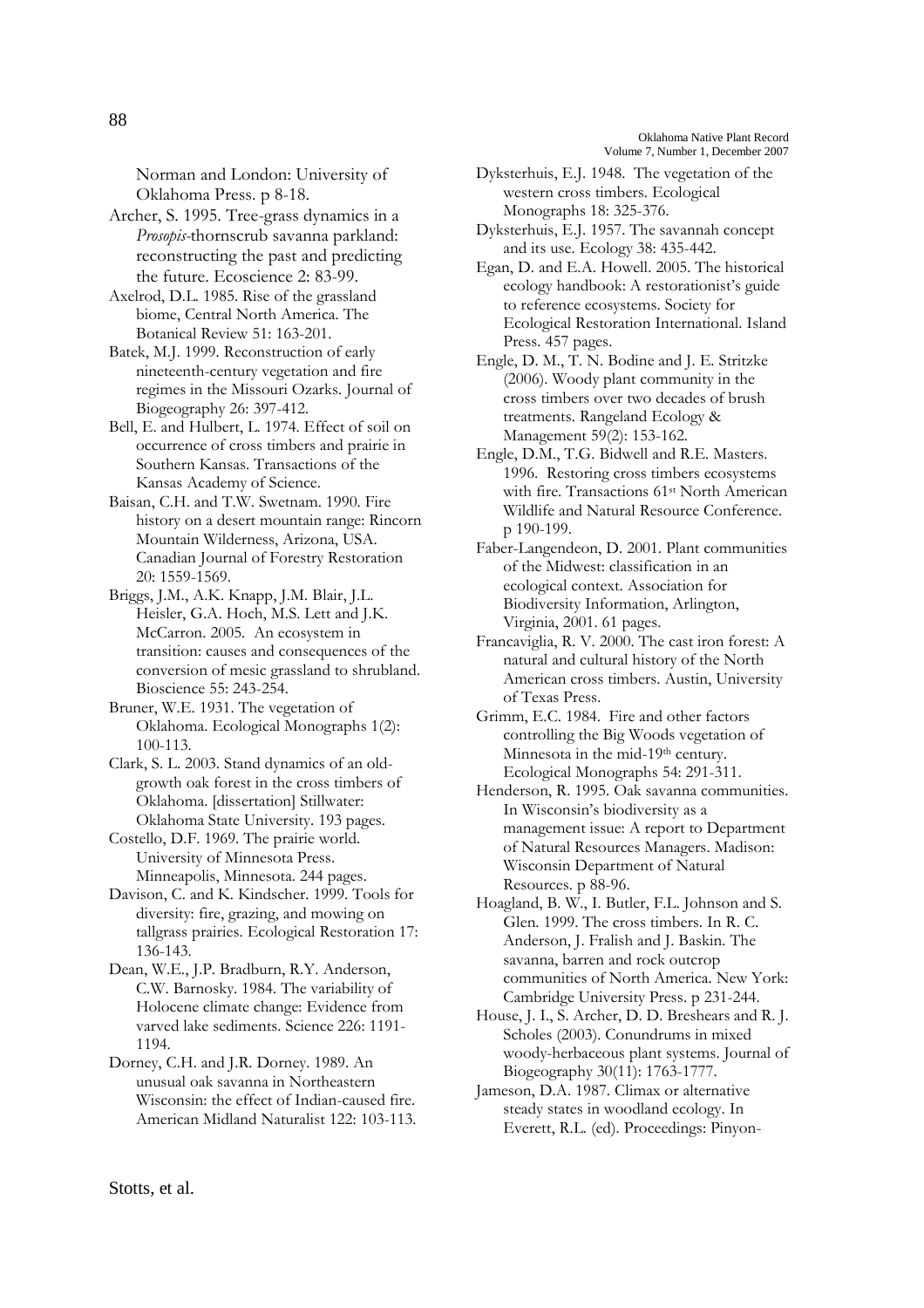Oklahoma Native Plant Record

Volume 7, Number 1, December 2007

juniper conference, USDA For. Serv. Gen. Tech. Rep. INT-215, Ogden, UT. p 9-13.

Johnson, F.L. and P.G. Risser. 1972. Some vegetation-environment relationships in the upland forests of Oklahoma. Journal of Ecology 60: 655-663.

Johnson, F. L. and P. G. Risser 1975. A quantitative comparison between an oak forest and an oak savannah in central Oklahoma. Southwestern Naturalist 20: 75- 84.

Katz, R.W. and B.G. Brown. 1992. Extreme events in a changing climate: variability is more important than averages. Climatic Change 21: 289-302.

Kay, M. 1998. The central and southern plains archaic. Archeology on the Great Plains. University Press of Kansas. 522 pages.

Kline, V.M. 1997. Orchards of oak and a sea of grass. In Packard, S. and Cornelia F. Mutel (eds). The tallgrass restoration handbook: For prairies, savannas, and woodlands. Washington, D.C.; Island Press. p 3-21.

King, J.E. 1978. Late quarternary vegetational history of Illinois. Ecological Monographs 51: 43-62.

Küchler, A.W. 1964. Potential natural vegetation of the conterminous United States, American Geographical Society, Special Publication No. 36. p 586-604.

Küchler, A.W. 1974. A new vegetation map of Kansas. Ecology 55: 586-604.

Lathrop, E.W. 1958. The flora and ecology of the Chautaqua Hills in Kansas. University of Kansas Science Bulletin 39: 97-209.

Lauver, C.L., K. Kindscher, D. Faber-Langendoen and R. Schneider. 1999. A classification of the natural vegetation of Kansas. The Southwestern Naturalist 44: 421-443.

McAuliffe, J.R. 1994. Landscape evolution, soil formation, and ecological patterns and processes in Sonoran Desert bajadas. Ecological Monographs 64: 111-148.

McCarty, K. 1998. Landscape-scale restoration in Missouri savannas and woodlands. Restoration & Management Notes 16(1): 22-32.

McPherson, G.R. 1997. Ecology and management of North American savannas. Tucson: The University of Arizona Press.

Mendelson, J., S.P. Atultz, and J.D. Mendelson. 1992. Carving up the woods: Savanna restoration in northeastern Illinois. Restoration & Management Notes*.* 10(2): 127-131.

Moore, C.T. 1972. Man and fire in the Central North American grassland 1535-1890: A documentary historical geography. [dissertation] Los Angeles: University of California..

Noss, R.F. 1985. On characterizing presettlement vegetation: how and why. Natural Areas Journal 5: 1-19.

Nuzzo, V.A. 1985. Extent and status of Midwest oak savanna: presettlement and 1985. The Natural Areas Journal 6: 6-36.

Oklahoma Biodiversity Task Force. 1996. Oklahoma's biodiversity plan: A shared vision for conserving our natural heritage. Oklahoma City: Oklahoma, Oklahoma Department of Wildlife Conservation.

Packard, S. 1988. Just a few oddball species: restoration and the rediscovery of the tallgrass savanna – in Cook County, Illinois. Restoration and Management Notes 6, no. 1: 13-20.

Packard, S. and C.F. Mutel. 1997. Perspective. The Tallgrass Restoration Handbook: For Prairies, Savannas, and Woodlands. Washington D.C. Island Press. p xxv- xxxiv.

Packard, S. and L.M. Ross. 1997. Restoring Remnants. In Packard, S. and Cornelia F. Mutel (eds). The Tallgrass Restoration Handbook: For Prairies, Savannas, and Woodlands. Washington D.C. Island Press. p 63-88.

Palmer, M. W. (in press). Vascular flora of the Tallgrass Prairie Preserve, Osage County, Oklahoma. Castanea. Forthcoming.

Palmer, M.W. and P.S. White. 1994. On the existence of ecological communities. Journal of Vegetation Science 5: 279-282.

Penfound, W. T. (1962). The savanna concept in Oklahoma. Ecology 43(4): 774-775.

Rebertus, A.J. and B.R. Burns. 1997. The importance of gap processes in the development and maintenance of oak savannas and dry forests. The Journal of Ecology 85: 635-645.

Rice, E.L. and W.T. Penfound. 1959. The upland forests of Oklahoma. Ecology 40: 593-608.